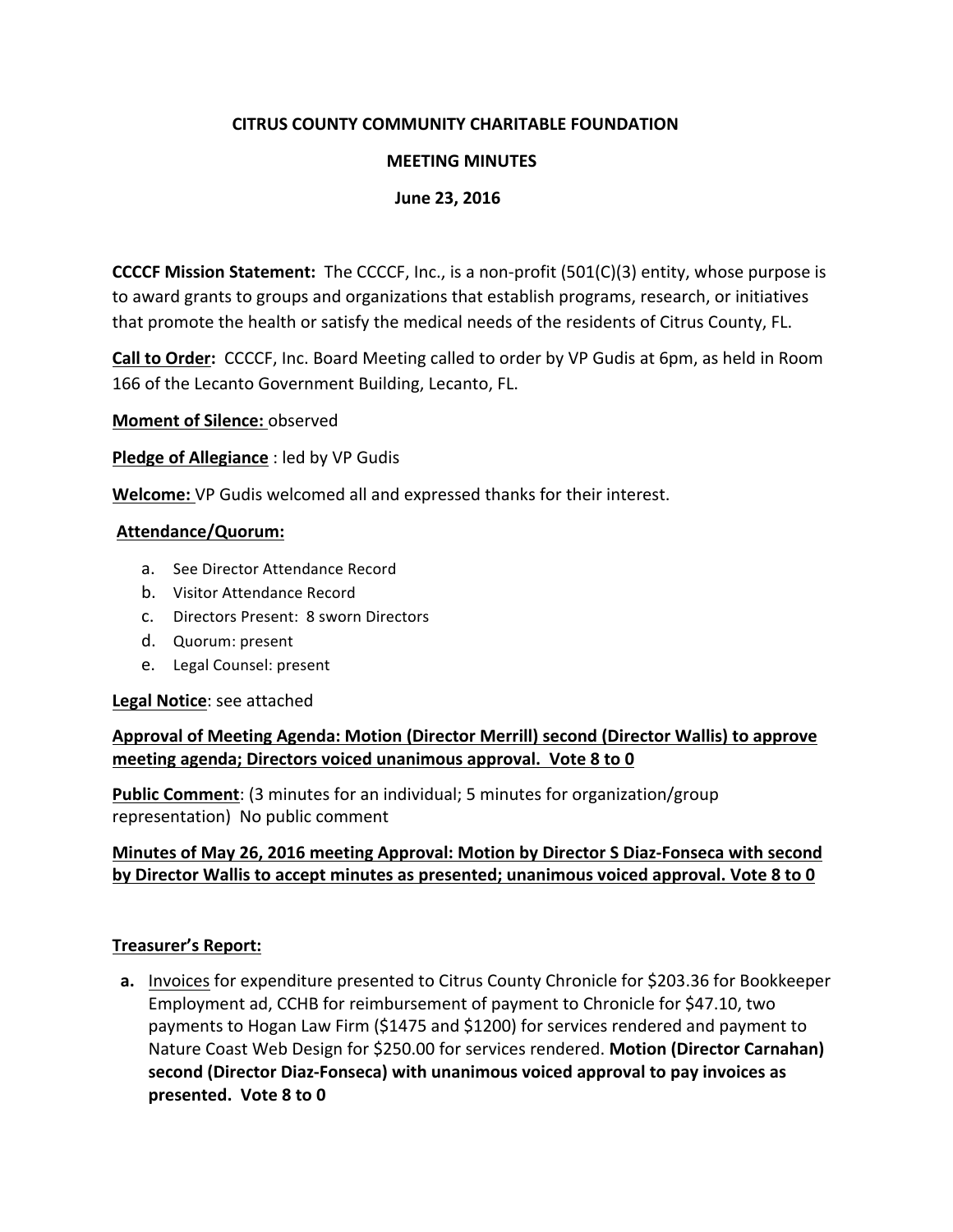- **b.** Financial Report/ Balance Sheet; Motion (Director Carnahan) second (Director Diaz-**Fonseca)** with unanimous voiced approval to accept Financial Report as presented **Vote 8 to 0.**
- **c.** Update on Tax Exempt Status from State of Florida and 990 submission : Director Ressler reported as of this date no correspondence and/or receipt of certificate from State of Florida. Also, a second copy of 990 sent to IRS, to ensure receipt.

# **Unfinished / New Business:**

- 1.- Letter of Engagement: VP Gudis shared Finance Committee recommendation for CCCCF, Inc. to engage Wells Business Solutions, LLC. **Motion (Director Wallis) Second (Director Carnahan) to accept Finance Committee recommendation and** to authorize Director Signature on Letter of Engagement, upon receipt and approval of **presented Letter of Engagement with Wells Business Solutions, LLC. Vote 8 to 0.** Ms. Rey will make necessary contact and communications.
- 2- Letter of Engagement: Steve Tallman, representing Nature Coast Web Design & Marketing, Inc. accepted and signed such agreement. Unanimous voiced approval for VP Gudis to sign agreement due to absence of Pres Hinkle (medical/health issue)
- 3- Policy for Fulfilling Financial Obligations Policy approved at May 26, 2016 meeting Ms. Rey, Esq. provided comments and recommendations for language format without change in substance. Motion (Director Diaz-Fonseca) second (Dr. Wallis) with unanimous approval to accept amended policy as presented. Vote 8 to 0.
- 4- Investment Policy Draft presented at previous meeting. Ms. Rey provided comments and Recommendations. Issue tabled till July, 2016 meeting to ensure Directors provided time to review changes as presented.
- 5- CCCCF, Inc. Grant Documents as presented at previous CCCCF, Inc. open for discussion. No changes or recommendations. Motion (Director Merrill) second (Director Ressler) with unanimous voiced approval to accept documents as presented including: Grant Funding Guidelines, FAQ list, Grant Proposal Form, Grant Report Form
- 6 Website Development status presented by Mr. Tallman. Logo examples discussed as presented. Motion (Director Merrill) second (Dr. Wallis) to accept Logo as presented **(third visual on distributed and attached page) Vote 8 to 0 for acceptance.** Mr. Tallman will begin to incorporate such logo on website pages. Mr. Tallman reminded Directors to please submit 'Bios" as well as pictures for placement on Directors' page. Discussion without decision on use of representative entities logos, due to the fact that two public representatives have no official logo. Such decision will be determined at future meetings. "Go live" date not yet determined. Documents to be posted will include 2016 Board minutes; noting all minutes and records are continuously maintained.